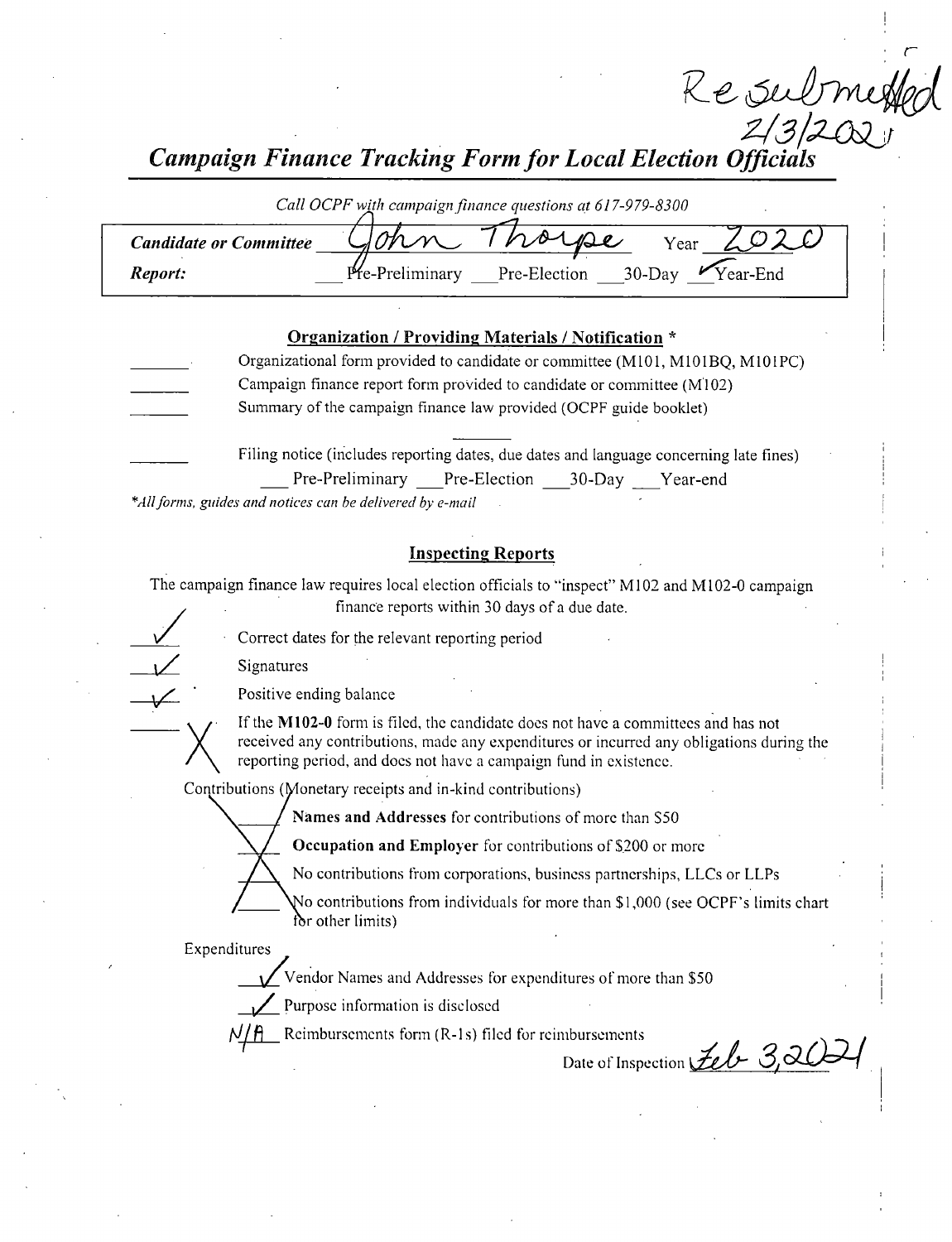

Commonwealth

Form CPF M 102: Campaign Finance Report of Massachusetts **Campaign and Political Finance** FEB

II 3 2021 CPF ID# 17231

CITY CLE 3KS OFFICE

File with: Director Office of Campaign and Political Finance One Ashburton Place Rm. 41:<br>Boston, MA 02108

Reporting Period: Beginning: 1/ 1/ 2020 Ending: 12/ 31/ 2020

Type of Report: 2020 Year-end Report

Thorpe, John Timothy Thorpe Committee Full-Name of Candidate Committee Name Municipal, Local Filer **Kristen Elechko** Kristen Elechko Northampton, MA 01060 Northampton, MA 01060

Residential Address Committee Address

Office Sought/ District Name of Committee Treasurer 97 South St. #3 5 48 Ward Ave.<br>
1990 - 1990 - 1990 - 1991 - 1991 - 1992 - 1993 - 1994 - 1994 - 1994 - 1992 - 1994 - 1994 - 1994 - 1994 - 199

#### SUMMARY BALANCE INFORMATION

Ending balance from previous report: 3,647.20 Total receipts this period: 0. 000 nm = 0.000 nm = 0.000 nm = 0.000 nm = 0.000 nm = 0.000 nm = 0.000 nm = 0.000 nm = 0.000 nm = 0.000 nm = 0.000 nm = 0.000 nm = 0.000 nm = 0.000 nm = 0.000 nm = 0.000 nm = 0.000 nm = 0.000  $Subtotal:$   $$3, 647.20$ Total expenditures this period:  $$412.00$ Ending Balance: 3, 235. 20 Shannels and the state of the state of the state of the state of the state of the state of the state of the state of the state of the state of the state of the state of the state of the state of Total inkind contributions this period: 0.00  $\qquad$  50.00 Total out of pocket spending this period: 229.50 and 229.50 Total outstanding liabilities: The contract of the contract of the contract of the contract of the contract of the contract of the contract of the contract of the contract of the contract of the contract of the contract of

Affidavit of Committee Treasurer:

I certify that I have examined this report, including attached schedules and it is, to the best of my knowledge and belief, <sup>a</sup> true and complete statement of all campaign finance activity including all contributions, loans, receipts, expenditures, disbursements, inkind contributions and liabilities for this reporting period and represents the campaign finance activity of all persons acting under the authority or on behalf of this committee in accordance with the requirements of M. G. L. c. 55.

Signed under the penalties of perjury:

Name of Bank Used:

Treaswrer's signature (in ink)

Affidavit of Candidate ( check <sup>1</sup> box only) :

Candidate with Committee and no activity independent of the committee

the certify that I have examined this report, and attached schedules and it is, to the best of my knowledge and belief, a<br>true and complete statement of all campaign finance activity, of all persons acting under the author this committee in accordance with the requirements of M.G.L. c. 55. I have not received any contributions, incurred any liabilities nor made any expenditures on my behalf during this reporting period. candidate without Committee OR candidate with independent activity filing separate report.

I certify that I have examined this report and attached schedules and it is, to the best of my knowledge and belief, a true and complete statement of all campaign finance activity including contributions, loans, receipts, expenditures, disbursements,

disbursements,

inkind contributions and liabilities for this reporting period and represents the campaign finance activity

of all persons acting under the authority or on behalf of this committee in accordance with the requirements of M. G. L. c. 55. Signed under the penalties of perjury:

Candidate s signature (in ink) - Candidate s signature (in ink) - Candidate s signature

 $2.2.2021$ 

NORTHAMFTON, MA.01060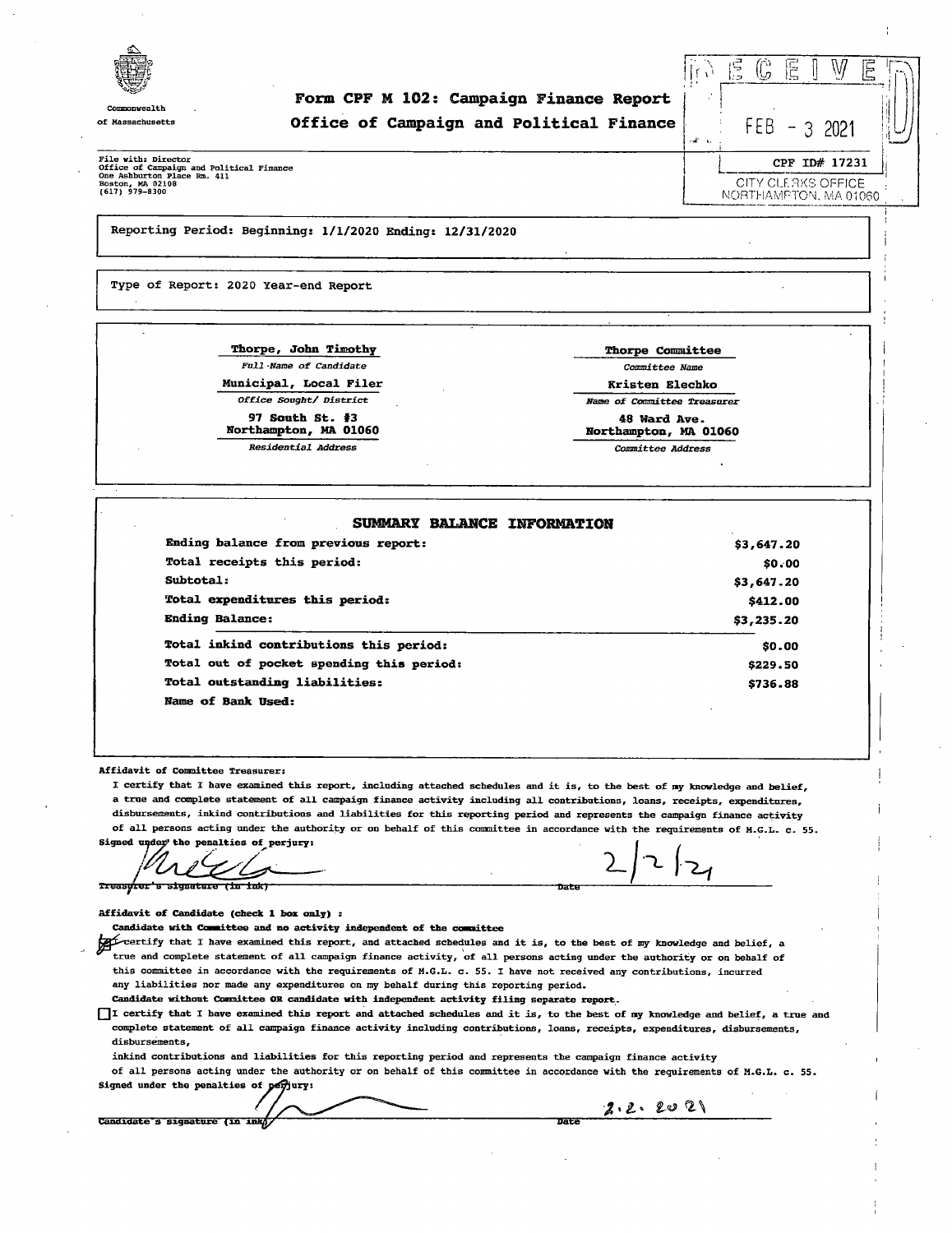# Schedule B: Expenditure

*M.G.L. c.* 55 requires committees to list, in alphabetical order, all expenditures over \$50 in a reporting period<br>Committees must keep detailed accounts and records of all expenditures, but need only itemize those over \$5

|                | <b>Date Name and Address</b> |                                       |               | <b>Amount Purpose</b>                      |  |
|----------------|------------------------------|---------------------------------------|---------------|--------------------------------------------|--|
|                | 6/26/2020 Jamie Coco         |                                       | \$306.00      | Social Media, Website, Email<br>Management |  |
|                | 49 Eastern Ave               |                                       |               |                                            |  |
|                | South Deerfield, MA 01373    |                                       |               |                                            |  |
| 5/16/2020 USPS |                              |                                       |               | \$106.00 Po Box Rental                     |  |
|                | 37 Bridge Street             |                                       |               |                                            |  |
|                | Northampton, MA 01060        |                                       |               |                                            |  |
|                |                              | <b>Total Itemized Expenditures:</b>   | \$412.00      |                                            |  |
|                |                              | <b>Total Unitemized Expenditures:</b> | <b>\$0.00</b> |                                            |  |
|                |                              | <b>Total Expenditures:</b>            | \$412.00      |                                            |  |
|                |                              |                                       |               |                                            |  |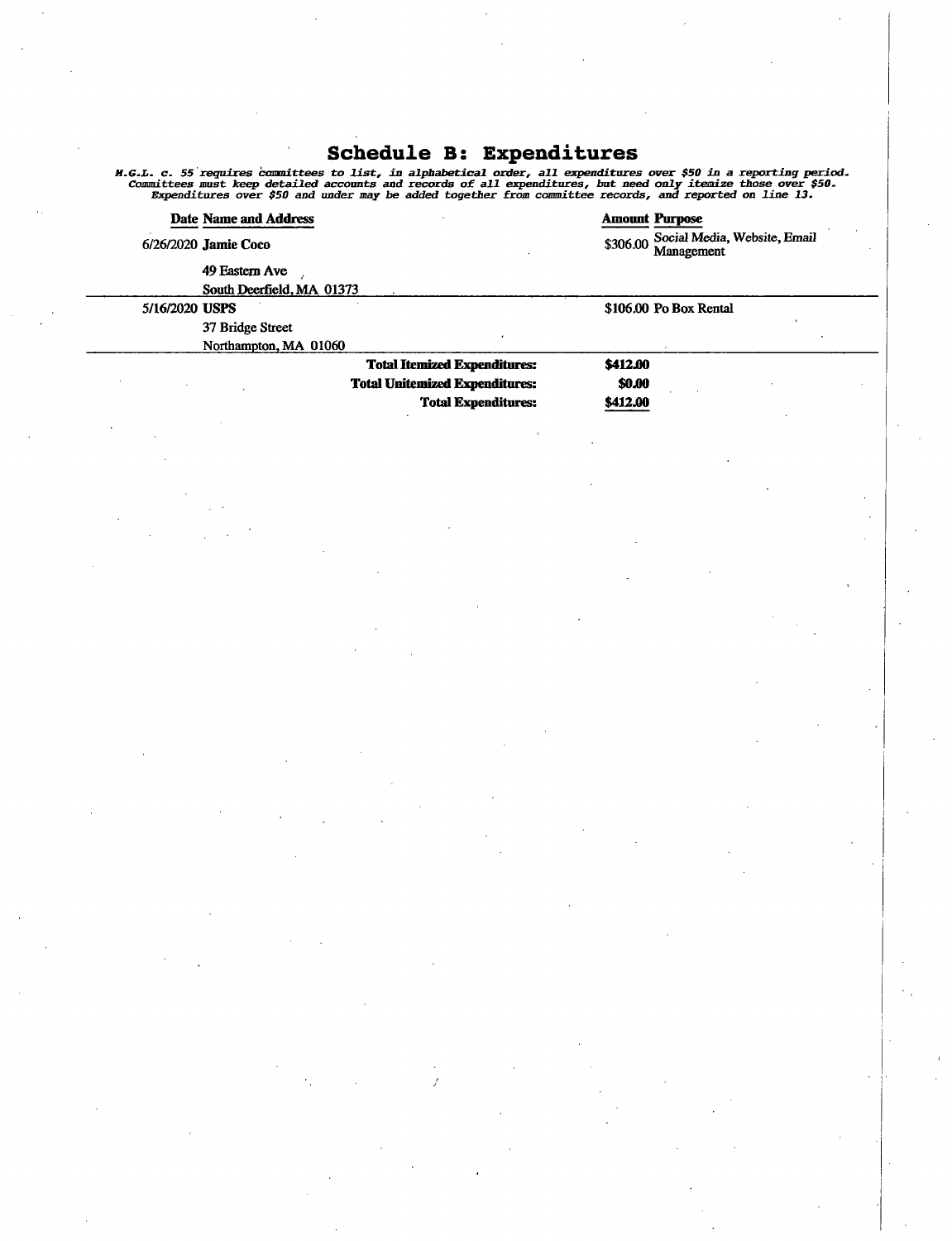## Schedule D: Liabilities

H. G. L. c. 55 requires committees to report ALL liabilities which have been reported previously and are still outstanding, as well as the liabilities incurred during this reporting period.

| Date To Whom Due                | <b>Reduction</b> | <b>Loan Amount Purpose</b>              |
|---------------------------------|------------------|-----------------------------------------|
| 3/15/2020 Thorpe, John Timothy  |                  | \$229.50 Website, Email<br>Subscription |
| 97 South St. #3                 |                  |                                         |
| Northampton MA, 01060           |                  |                                         |
| 12/31/2019 Thorpe, John Timothy |                  | \$507.38                                |
| 97 South St. #3                 |                  |                                         |
| Northampton, MA 01060           |                  |                                         |
| <b>Outstanding Liabilities:</b> |                  | \$736.88                                |